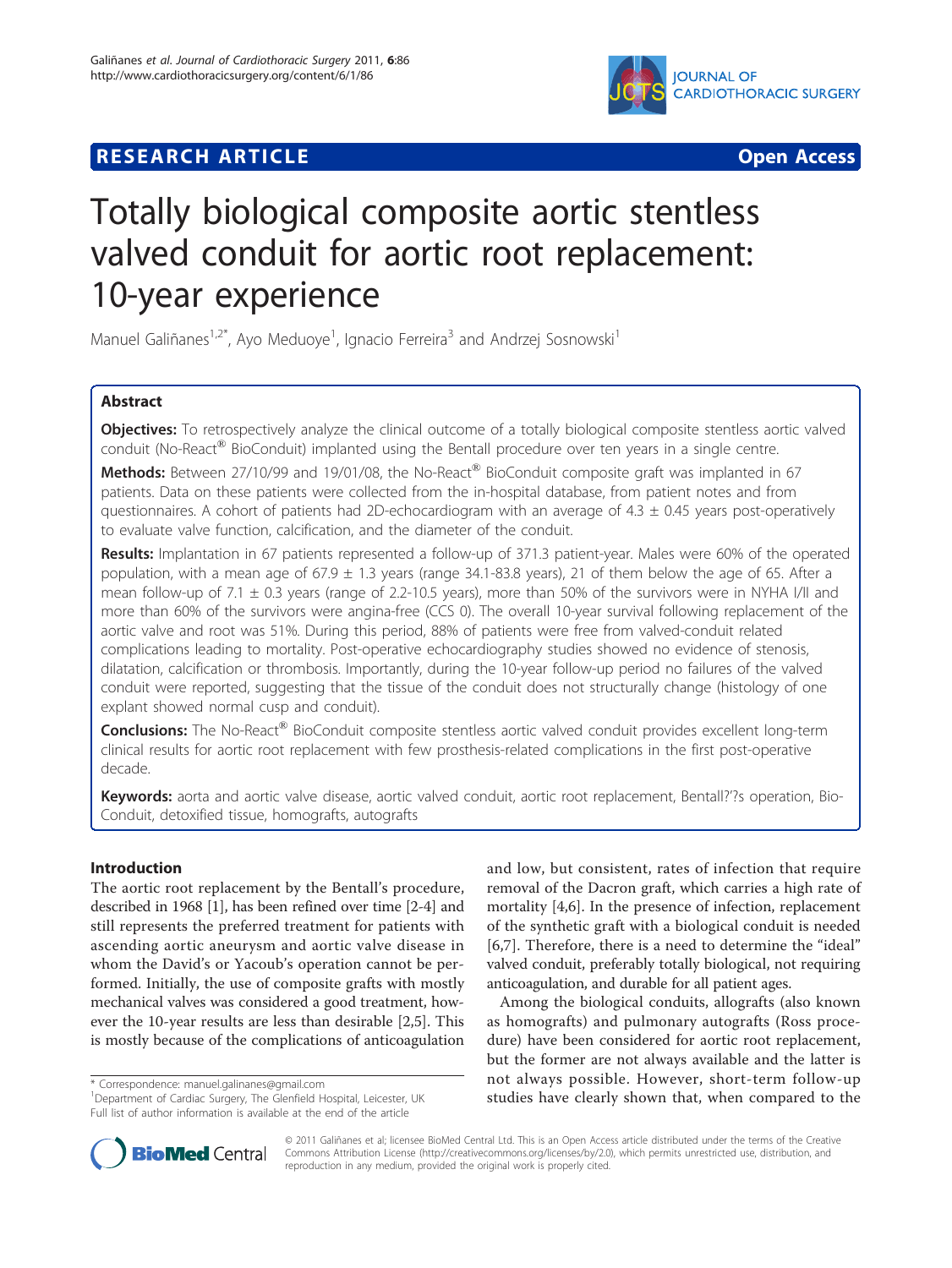composite mechanical valve conduits, allografts and pulmonary autografts have advantages only early after implantation [\[5](#page-7-0)], because allografts seems to have agerelated limited durability [\[8](#page-8-0)] and after eight years follow-up the pulmonary autografts' freedom from moderate or severe regurgitation is below 75%, and freedom from dilatation is between 10-15% [\[9\]](#page-8-0). Furthermore, Pasquali *et al.* have shown that pulmonary autografts in the aortic position dilate for up to 60% of patients at 6 years follow-up [\[10](#page-8-0)]. Such a high rate of dilatation would lead to progressive rates of aortic valve dysfunction, a process that appears to start only after 3 years [[9-11\]](#page-8-0). The causes of these detrimental changes are not fully elucidated but Schoof et al. [\[11](#page-8-0)] performing histological analysis on explanted pulmonary autografts from the Ross procedure demonstrated that the elastic tissue of the autograft had been slowly substituted with fibrous material, including both the conduit wall and the valve cusps, a "degeneration" considered as a negative "remodelling" process. It is clear that biological valved conduits alternative to allografts and pulmonary autografts are much needed, having in mind that the "ideal" bioconduit should require no anticoagulation, can be implanted in patients of all ages, and should have no structural changes over the years. In addition, the ideal conduit should resist infection.

The No-React® BioConduit is a valved conduit made from bovine pericardium made with the aim to resist foreign body reaction and degeneration without needing anticoagulation. Previous experimental animal studies have shown that No-React<sup>®</sup> tissue causes no foreign body reaction, leading to a resistance to calcification and degeneration [\[12](#page-8-0)]. Further studies using No-React® tissue as a patch for the Norwood procedure caused no anti-HLA antibodies whereas allografts induced the production of antibodies [\[13](#page-8-0)]. Indeed, clinical studies with No-React® valves, receiving an identical treatment to the No-React® BioConduit, have shown a high resistance to infection [\[14,15](#page-8-0)]. However, a recent report has warned on the possibility that this valved conduit may undergo degeneration [[16\]](#page-8-0). For a number of years, the No-React® BioConduit has been used in our institution in patients with low life expectancy and advanced disease of the aortic valve and root in whom the implantation of other valved conduits was not advisable or possible. Therefore, in this study, we have investigated the long-term clinical results with the Bentall procedure using the No-React® BioConduit (BioIntegral Surgical, Inc., Canada, formerly manufactured by Shelhigh) over a 10-year period in high risk patients in a single centre.

# Patients and Methods

Between October 1999 and January 2008, 67 patients with significant aortic valve and root pathology received a No-React® BioConduit. The preoperative characteristics of the study population are shown in Table 1. Of them, 40 were males (60%) and 27 females (40%) with a mean age of  $67.9 \pm 1.3$  years (range 34.1-83.8 years), with 21 being below the age of 65. This also shows that approximately 40% of the patients suffered from angina

#### Table 1 Patients' characteristics

|                                    | N valid |                            |  |
|------------------------------------|---------|----------------------------|--|
| Age at surgery (mean; SD)          | 67      | 67.9 (10)<br>Range: 34-84  |  |
| Females                            | 67      | 27 (40.3%)                 |  |
| BMI (mean; SD)                     | 62      | 26.2 (4.6)<br>Range: 14-38 |  |
| <b>Associated conditions</b>       |         |                            |  |
| <b>DM</b>                          | 67      | $1(1.5\%)$                 |  |
| Hypertension                       | 67      | 34 (50.7%)                 |  |
| Smoking status                     | 67      |                            |  |
| Never                              |         | 29 (43.3%)                 |  |
| Ex -smoker                         |         | 31 (46.3%)                 |  |
| Current                            |         | 7 (10.4%)                  |  |
| Renal dysfunction                  | 67      | 3(4.5%)                    |  |
| Chronic Pulmonary Disease          | 67      | 11 (16.4%)                 |  |
| Cerebrovascular disease            | 67      | 5 (7.5%)                   |  |
| Peripheral vascular disease        | 67      | 4(6%)                      |  |
| Previous Q wave MI                 | 67      | 2(3%)                      |  |
| Preoperative clinical status       |         |                            |  |
| Angina status (CCS class)          | 67      |                            |  |
| 0                                  |         | 39 (58.2%)                 |  |
| 1                                  |         | 8 (11.9%)                  |  |
| $\overline{2}$                     |         | 11 (16.4%)                 |  |
| 3                                  |         | 9 (13.4%)                  |  |
| $\overline{4}$                     |         | 0                          |  |
| Dyspnea status (NYHA class)        | 67      |                            |  |
| 1                                  |         | 14 (19.9%)                 |  |
| $\overline{2}$                     |         | 23 (34.3%)                 |  |
| 3                                  |         | 23 (34.3%)                 |  |
| 4                                  |         | 7 (10.4%)                  |  |
| Congestive heart failure           | 67      |                            |  |
| Never                              |         | 42 (62.7%)                 |  |
| Now                                |         | 18 (26.9%)                 |  |
| Past                               |         | 7 (10.4%)                  |  |
| Neurological dysfunction           | 67      | 2(3%)                      |  |
| Preop arrythmias (AF/Flutter)      | 67      | 8 (11.9)                   |  |
| Left ventricular ejection fraction | 67      |                            |  |
| > 50%                              |         | 52 (77.6%)                 |  |
| 30-50%                             |         | 9 (13.4%)                  |  |
| < 30%                              |         | 6(9%)                      |  |
| Critical preoperative state        | 67      | 13 (19.4%)                 |  |
| Preoperative pacemaker             | 67      | 2(3%)                      |  |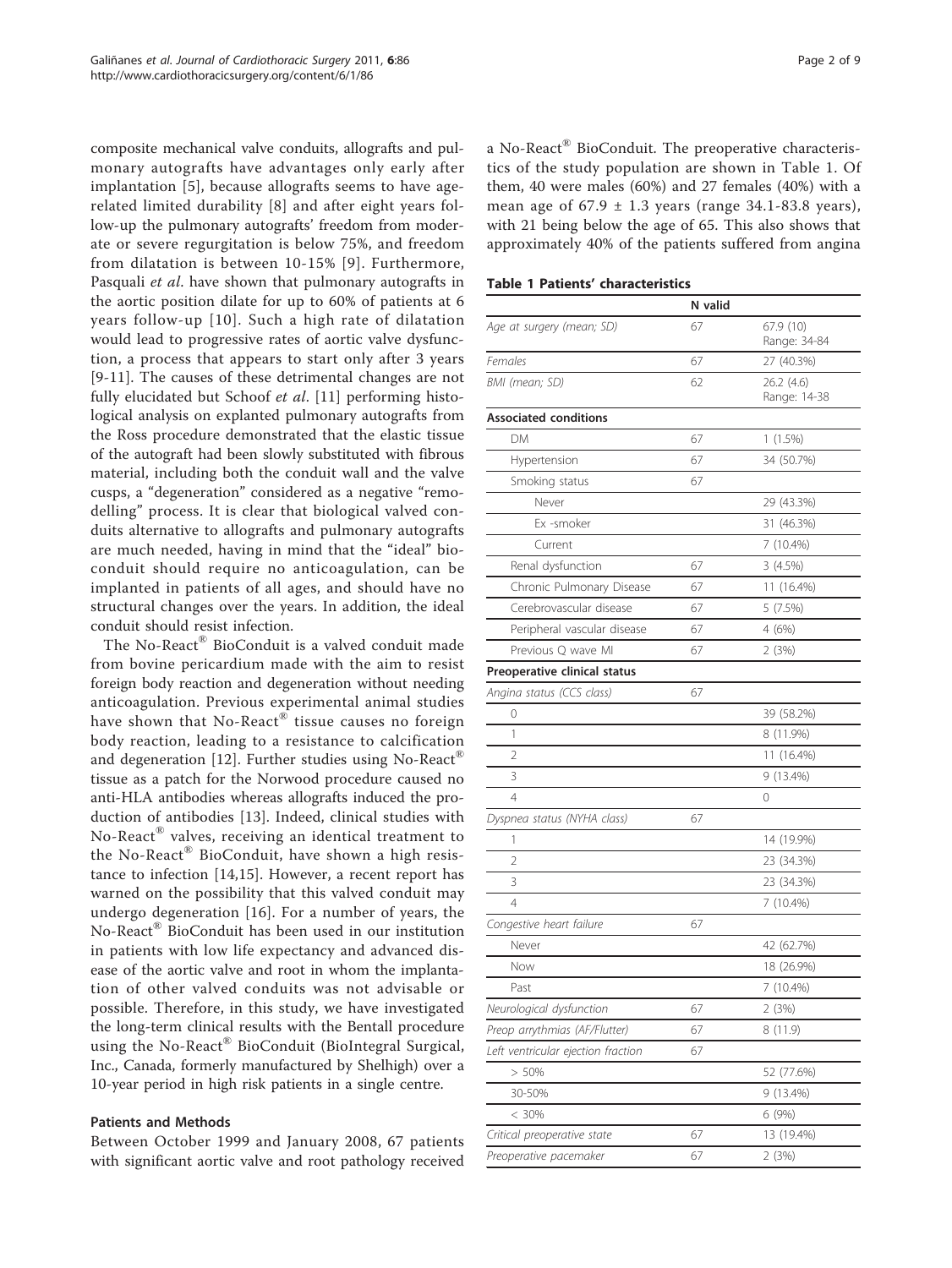Table 1 Patients' characteristics (Continued)

| Extent of coronary disease         | 67 |                  |
|------------------------------------|----|------------------|
| Grossly normal                     |    | 55 (82.1%)       |
| Single vessel                      |    | 5(7.5%)          |
| Double vessel                      |    | 4(6%)            |
| Triple vessel                      |    | 3(4.5%)          |
| Left main stem disease             |    | 2(3%)            |
| Logistic EuroSCORE (mean;SD)       | 67 | 46.8 (19.3)      |
| Logistic EuroSCORE (P25, P50, P75) | 67 | 31.2; 45.3; 58.8 |

and 80% were in NYHA class  $\geq$  2. Importantly, approximately 40% were or had previously experienced congestive heart failure with 20% of them being in a critical preoperative state. The advanced cardiac disease presented at the time of surgery was reflected by a high logistic EuroSCORE with a mean of 46.8.

#### Surgical Technique

Surgical procedures were performed under standard anesthetic protocol, operative techniques and postoperative care. Briefly, patients were given Temazepam 20 mg and ranitidine 150 mg as premedication 2 hours before their scheduled operation. Intravenous access was established in the induction room, before the patients were preoxygenated and monitored with ECG, pulse oximetry and arterial line pressure tracing. Anesthesia was then induced with fentanyl 5-10 μg/kg, midazolam 0.05-0.1 mg/kg and rocuronium 1 mg/kg, and maintained with  $O_2$ /air mixture and isoflurane to achieve a Bispectral Index System reading of less than 50. Patients were then intubated and a central venous catheter was inserted. All operations were performed through a median sternotomy using standard techniques with cardiopulmonary bypass (CPB) under full heparinization (3-4 mg/kg intravenously), and regular doses of cold blood cardioplegia (ratio of blood to St. Thomas' cardioplegic solution No1 of 4:1. 1000 ml was given during the first dose, subsequently 500 ml was given at 20-30 minutes interval). Following the opening of the aorta the aortic valve was excised. The dilated aortic root and ascending aorta were removed and the coronary ostia were dissected free. Following this, the appropriate No-React® BioConduit size was anastomosed to the aortic annulus with a continuous or interrupted sutures, then the coronary buttons were attached to the graft and finally the distal end of the conduit was anastomosed to the distal ascending aorta. In some cases in which the distal aorta was aneurysmatic, a woven Dacron graft with a side branch for reinstating arterial flow was inserted first using circulatory arrest at 17°C (oesophagus temperature) without utilizing cerebral perfusion.

#### Data Collection and Postoperative Follow-up

Clinical outcomes were investigated for a mean followup of  $7.1 \pm 0.3$  years (range of 2.2-10.5 years) and reported following the AATS/STS/EACTS 2008 guidelines [[17](#page-8-0)]. Patients' data were obtained from hospital records, telephone interview and mailed questionnaire. The occurrence of death was obtained by reviewing the data from the Office of National Statistics Registry and contacting relatives or their general practitioners. The study, as well as the use of patient's data for research purposes and publication, was approved by the local Ethics Committee and, because this was a retrospective analysis of a well established surgical procedure and the investigations were performed as part of the standard care, patient's consent was not required.

The echocardiographic findings were collected from the existing records and the aortic valve pathology was qualitatively graded according to American Society of Echocardiography guidelines.

#### Statistics and Expression of Results

Discrete variables are presented as number and as percentage. Continuous variables are presented as mean ± standard deviation (SD) or interquartile range depending on the normality deviation of the underlying distribution. Mean survival was estimated using Kaplan-Meier method. Three events were considered for the analyses: total mortality, cardiac mortality, and valve conduit related mortality. To estimate mean survival free from cardiac related fatal events those patients who died from non-cardiac causes were censored at the time of death. To estimate mean survival free from valve-conduit related fatal events, those patients who died from other causes considered non related with valve-conduit complications were also censored at the time of death.

#### Results

Table [2](#page-3-0) shows the surgical data. Up to 1/3 of the patients were operated as urgent, emergent or as a salvage procedure. 80.6% of the patients had an aneurysm of the aortic root and ascending aorta, 13.4% presented with acute dissection type A and 6% infection. The most used No-React® BioConduit graft sizes were the 25 and 27 mm diameter. Also up to 1/3 of the patients received an associated surgical procedure with 17 requiring coronary artery bypass grafting (CABG) with the left internal mammary artery (IMA) or saphenous vein grafts (SVGs). In those with vein grafts, the proximal end of the SVG was attached to the ascending aorta through an opening made in the No-React® BioConduit graft. The operative times (cardiopulmonary bypass, aortic cross-clamp and circulatory arrest) are also shown in Table [2.](#page-3-0) None of the patients were anticoagulated with warfarin but they received aspirin (75 mg/day) for life.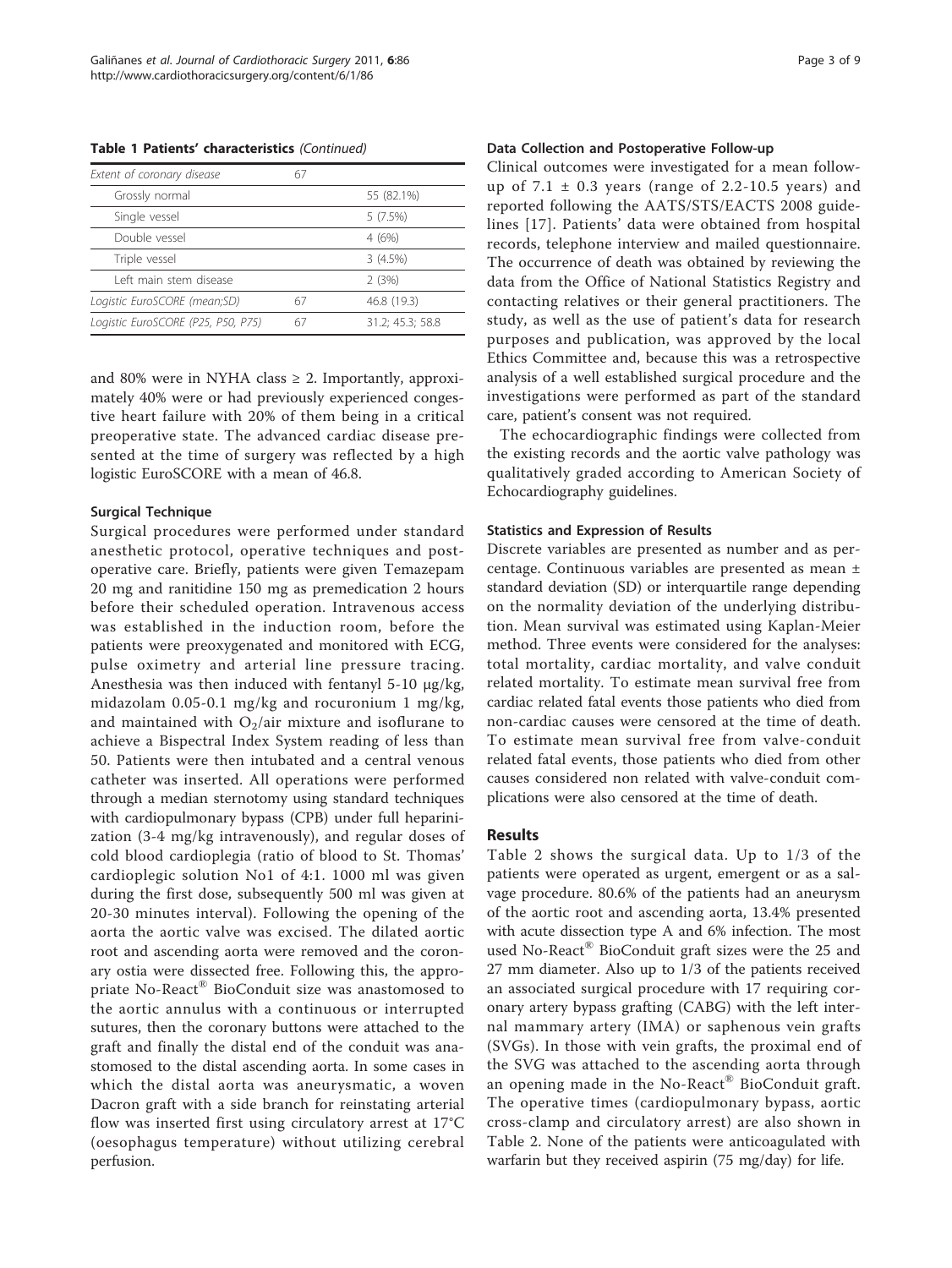|                                    | N valid |            |
|------------------------------------|---------|------------|
| Operative priority                 | 67      |            |
| Elective                           |         | 45 (67.2%) |
| Urgent                             |         | 15 (22.4%) |
| Emergency                          |         | 4 (6%)     |
| Salvage                            |         | 3(4.5%)    |
| Number of operations               | 67      |            |
| First                              |         | 56 (83.6%) |
| Second                             |         | 10 (14.9%) |
| Third                              |         | $1(1.5\%)$ |
| Type of aortic valve lesion        | 67      |            |
| Stenotic                           |         | 18 (26.9%) |
| Regurgitant                        |         | 35 (52.2%) |
| Mixed                              |         | 14 (20.9%) |
| Explanted valve                    | 67      |            |
| Native                             |         | 52 (77.6%) |
| Bioprosthesis                      |         | 7 (10.4%)  |
| Mechanical                         |         | 7 (10.4%)  |
| Homograf                           |         | $1(1.5\%)$ |
| Aortic valve pathology             | 67      |            |
| Calcific degeneration              |         | 29 (43.3%) |
| Myxomatous degeneration            |         | 11 (16.4%) |
| Prosthetic valve failure           |         | 9 (13.4%)  |
| Congenital                         |         | 5 (7.5%)   |
| Annuloaortic ectasia               |         | 3(4.5%)    |
| Dissection                         |         | 3 (4.5%)   |
| Infection                          |         | 2(3%)      |
| Rheumatic                          |         | $1(1.5\%)$ |
| Other degenerative                 |         | $1(1.5\%)$ |
| Unknown                            |         | 3(4.5%)    |
| Pathology of the aorta             | 67      |            |
| Aneurysm                           |         | 54 (80.6%) |
| Dissection                         |         | 9 (13.4%)  |
| Infection                          |         | 4(6%)      |
| No-React® BioConduit size          | 67      |            |
| 20                                 |         | $1(1.5\%)$ |
| 21                                 |         | 5 (7.5%)   |
| 23                                 |         | 7 (10.4%)  |
| 25                                 |         | 23 (34.3%) |
| 27                                 |         | 24 (35.8%) |
| 29                                 |         | 4 (6%)     |
| 31                                 |         | $1(1.5\%)$ |
| Unknown                            |         | 2 (3%)     |
| Other cardiac procedures           | 67      |            |
| CABG                               |         | 17 (24.4%) |
| Replacement/repair of other valves |         | 3(4.5%)    |
| LV Aneurysmectomy                  |         | $1(1.5\%)$ |
| Other procedures                   |         | 5 (7.5%)   |

<span id="page-3-0"></span>Table 2 Surgical data and postoperative complications

# Table 2 Surgical data and postoperative complications (Continued)

| CBP time (min); mean (SD)               | 65 | 183 (86)                  |
|-----------------------------------------|----|---------------------------|
|                                         |    | Range: 96-554             |
| CPB time (P25, P50, P75)                |    | 135; 155; 207             |
| Aortic XC time (min); mean (SD)         | 65 | 130 (45)<br>Range: 63-275 |
| Aortic XC time (min) (P25, P50, P75)    |    | 99.5; 117; 146.5          |
| Circulatory arrest time; mean (SD)      | 28 | 33.71 (17)<br>Range: 4-69 |
| Circulatory arrest time (P25, P50, P75) |    | 24.2; 28.5; 43.7          |
| Postoperative complications             |    |                           |
| Atrial fibrillation                     | 67 | 17 (25.4%)                |
| Low cardiac ouput                       | 67 | 11 (16.4%)                |
| Renal complication                      | 67 | 5(7.5%)                   |
| Neurological                            | 67 | 3(4.5%)                   |
| Implantation of PPM                     | 67 | 3(4.5%)                   |
| Pulmonary                               | 67 | 2(3%)                     |
| Infective complications                 | 67 | 2(3%)                     |
| G.I. complications                      | 67 | 2(3%)                     |
| Re-sternotomy for bleeding              | 67 | 2(3%)                     |
| Sternal resuturing                      | 67 | $1(1.5\%)$                |
| Readmitted to ITU                       | 67 | $1(1.5\%)$                |

### Early results

Eight patients (11.9%) died within the 30-day postoperative period. All of these patients were at an advanced state of disease: 5 patients were in cardiogenic shock, 1 patient had active aortic endocarditis, and 2 patients had complicated type A dissection of the aorta. Although the case with endocarditis is considered valverelated, the patient was in septic shock at the time of surgery and died the same operative day.

As shown in Table 2 atrial fibrillation was the commonest postoperative complication followed by development of low cardiac output. Three patients suffered from cerebral ischemic attacks, all of them resolving without permanent neurological deficit within a week and only 2 patients were re-operated for surgical bleeding non-related to the valved conduit.

#### Late results

Figure [1](#page-4-0) shows that the overall 10-year survival following replacement of the aortic valve and root was 51% (mean survival time: 6.6 years; 95% CI 5.5-7.7). It also shows that the actuarial freedom from cardiac death was 65% at 10 years including operative mortality (mean survival free from cardiac related mortality: 7.6 years; 95% CI 6.5-8.7) whilst the actuarial freedom from device-related mortality was 88% for the same period (mean survival free from valve-conduit related mortality: 9.4 years; 95% CI 8.7- 10.2), this including operative mortality.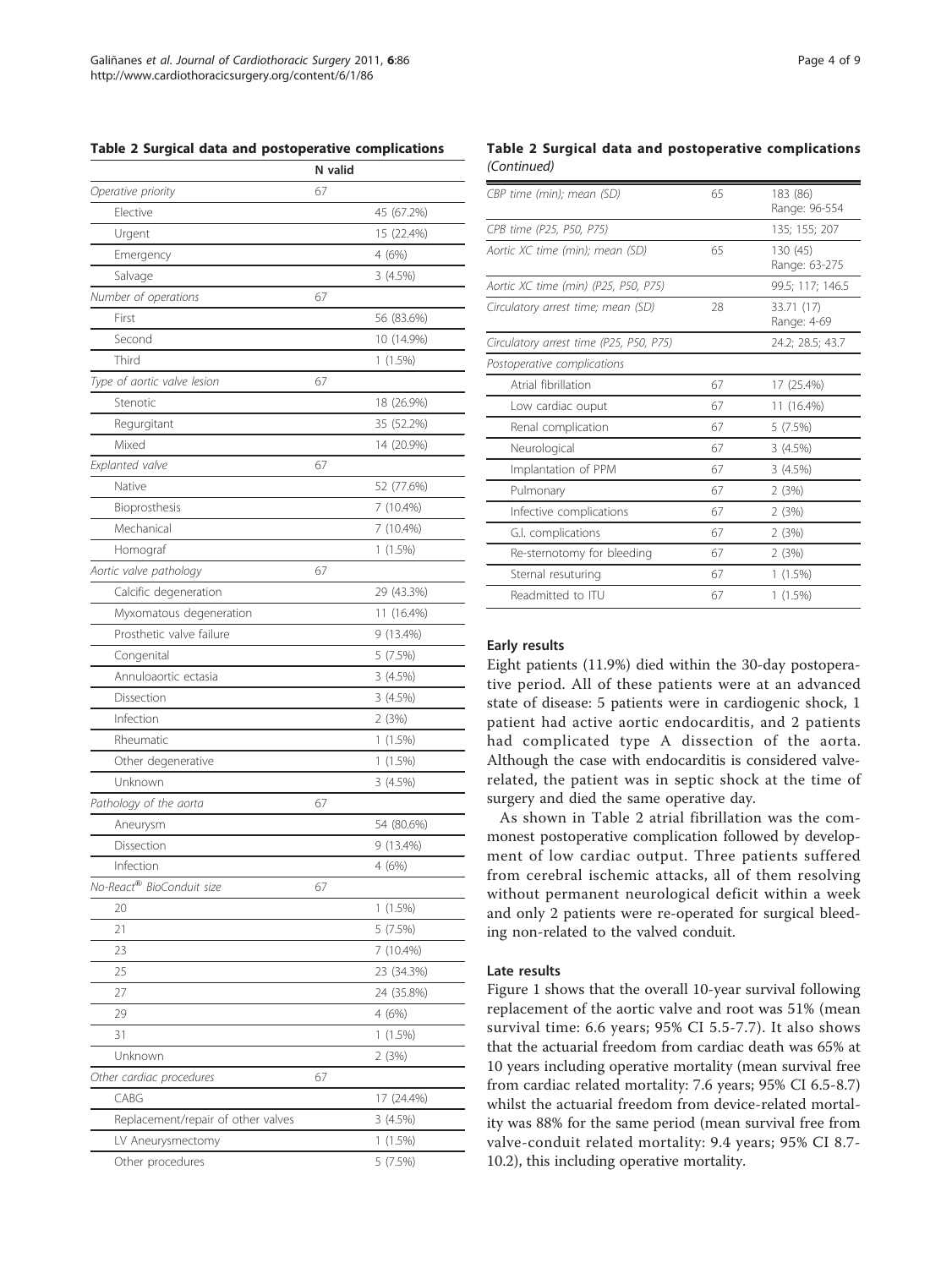<span id="page-4-0"></span>

After 7.1  $\pm$  0.3 years (range of 2.2-10.5 years) followup, more than 50% of the survivors were in NYHA I/II and more than 60% of the survivors were angina-free (CCS 0). During this period, no thromboembollic events were recorded neither structural deterioration of the valved conduit. However, there were two cases with mild aortic regurgitation (+1 regurgitation only). In one of them, fever was developed 9 months prior being admitted to hospital in severe cardiogenic shock with both stenosis and regurgitation and endocarditis was diagnosed. She was urgently taken to the OR where an abscess outside the conduit was compressing and distorting and causing both stenosis and regurgitation. Upon explantation the valve and the conduit looked normal. Figure [2](#page-5-0) shows the outflow and inflow of the explanted graft, as well as histological analysis of the valve. The pericardium of the conduit and the valve were unaffected by the infection that was exclusively located to the outside of the graft. Interestingly, the valve cusps and the pericardium of the prosthesis stained positive for Factor VIII immunoassay indicating the covering of the graft by a monolayer of endothelial cells. The source (human versus porcine) of the endothelial cells on the graft was not investigated but it will be expected that they are coming from the same patient since the process of graft preparation eliminates

any endothelium of porcine origin. This case was the only one reoperated in this series.

# Echocardiographic findings

The echocardiografic findings (Tables [3](#page-6-0) and [4\)](#page-6-0) at last follow-up (mean  $= 4.3$  years) showed that, in the studied patients, the valve function did not deteriorate and the diameter of the conduit was not increased, with no evidence of stenosis, dilatation, calcification or thrombosis of the graft.

# **Discussion**

The present study shows for the first time that the totally biological No-React® BioConduit graft affords excellent long-term clinical results, with few graftrelated complications, in a high risk group of patients (eg, elevated EuroScore) with short life expectancy. During the study period, no deterioration of the valve (eg, calcification, rupture) and conduit (eg, dilatation, calcification) were detected. These results are of clinical importance for the surgery of the aortic root and in some patients might represent a better alternative than other synthetic or biological valved conduits.

The 10-year results of aortic root replacement using composite grafts with mostly mechanical valves are less than desirable [[2](#page-7-0),[5\]](#page-7-0), mainly due to complications with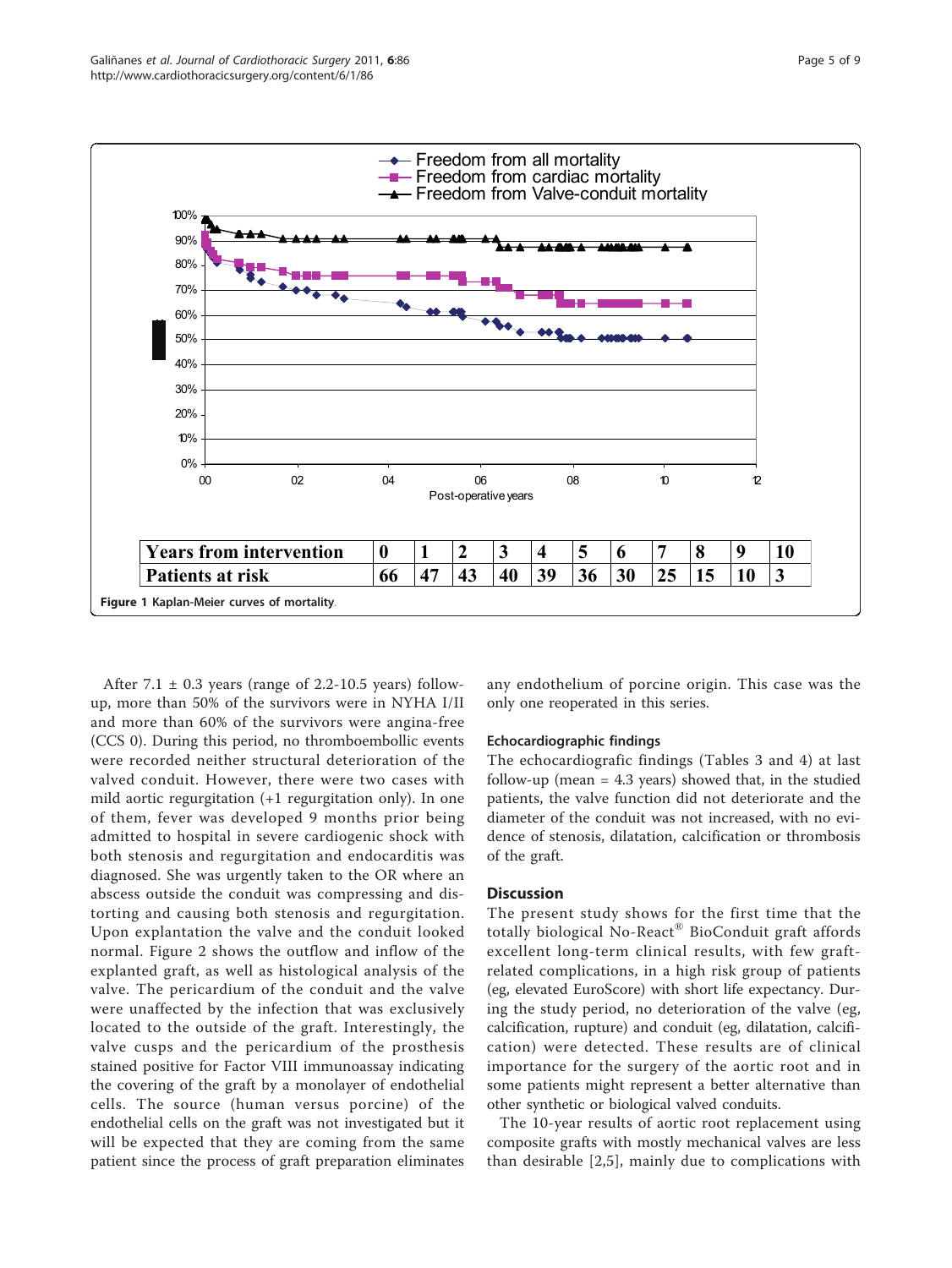<span id="page-5-0"></span>

anticoagulation and low, but consistent, rates of infection. There are several aortic valved conduits as alternative to a synthetic prosthesis with a mechanical aortic valve prosthesis but they also present their own set of specific issues that are discussed below. In biological aortic valved conduits, preservation of the graft collagen structure appears to be critical to avoid dilatation of the conduit and incompetence of the prosthetic valve. Pulmonary autografts have been shown to develop a high incidence of both dilatation of the conduit and incompetence of the valve [[9-11\]](#page-8-0) and they may not be suitable as substitute of the aortic root because their collagen structure and content differs form that of the aorta. In addition, in patients with cystic medial degeneration of the aorta, particularly those with bileaflet aortic valve and those with Marfan's syndrome, the pulmonary artery may also present with degenerative changes of the wall [[18\]](#page-8-0) that may make the autograft unsuitable for use as a substitute of the aortic root. Indeed, dilatation

and regurgitation of the pulmonary autograft constitute the primary cause of failure and the principal reason for reoperation after the Ross procedure [[9](#page-8-0)-[11](#page-8-0)]. To overcome this problem, it has been proposed that in patients with bileaflet aortic valve the pulmonary autograft should be implanted with the use of the aortic root inclusion technique instead of aortic root replacement and that both the aortic annulus and the sinotubular junction should be fixed with a strip of Dacron fabric [[19](#page-8-0)]. When an inclusion technique is not feasible, pulmonary autograft reinforcement with a Valsalva Gelweave Dacron tube (Terumo Cardiovascular Systems Inc, Ann Arbor, Mich) has been recommended as an option [[20](#page-8-0)]. However, even with the use of the aortic root inclusion techniques, valve prolapse still remains the main cause of failure of the pulmonary autograft [[21](#page-8-0)]. A systematic review of evidence on outcome after the Ross procedure has shown that, although the Ross procedure provides satisfactory results for both children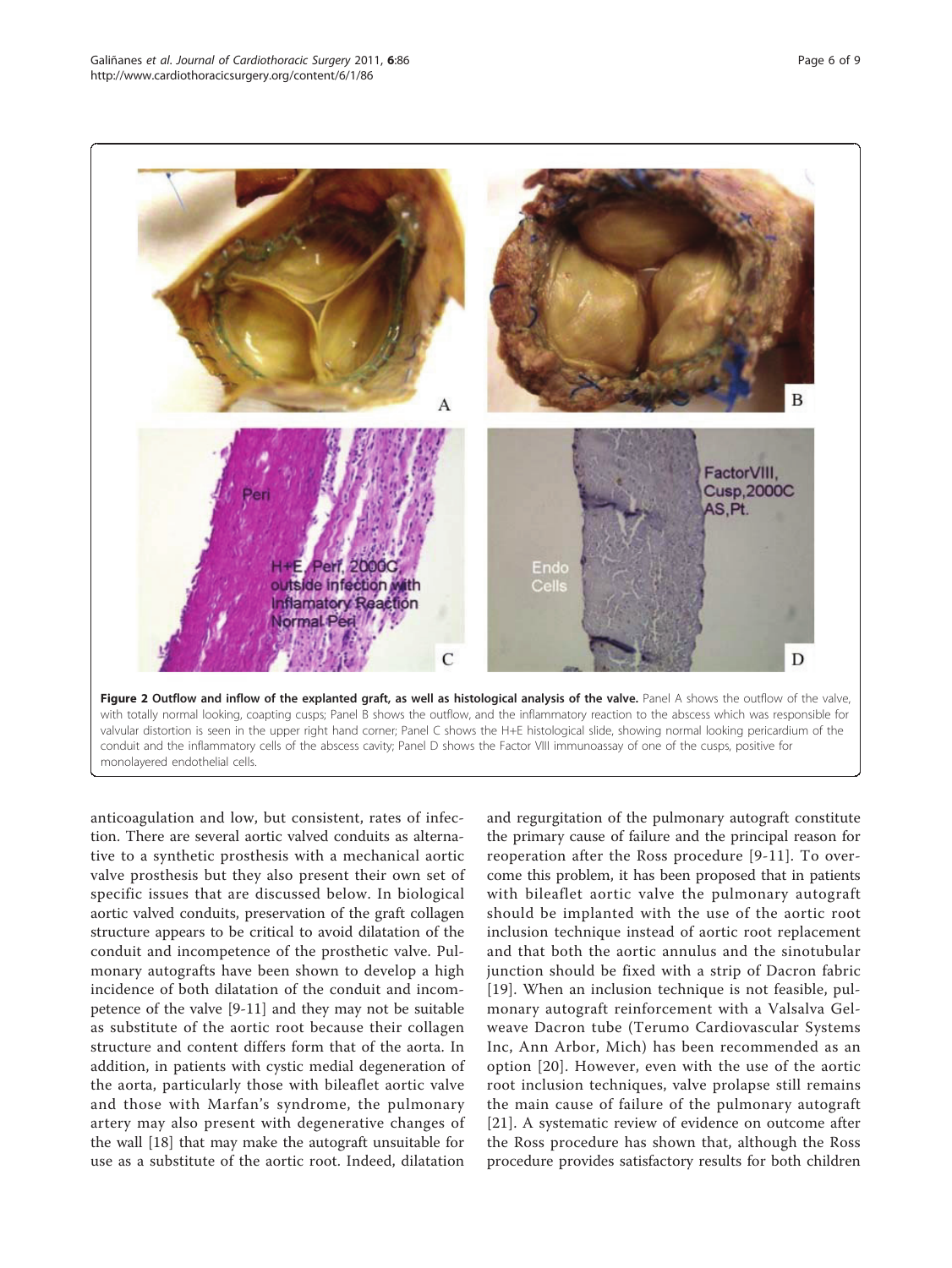<span id="page-6-0"></span>Table 3 Echocardiography data prior to surgery (mean = 120 days; median = 90 days) and early (mean =  $43.1$ days; median= 7 days) and late (mean=4.3 years; median= 4.4 years) after surgery

|                              | N<br>valid | Mean<br>(SD) | Range           | P25, P50,<br>P75 |
|------------------------------|------------|--------------|-----------------|------------------|
| Aortic root diameter<br>(mm) |            |              |                 |                  |
| Preop                        | 26         | 51 (14.3)    | 26-83           | 41; 50; 57       |
| First echo post-op           | 18         | 34.6 (5.5)   | 25-49           | 31; 34; 38       |
| Last echo post-op            | 15         | 33.6 (4.3)   | 25-40           | 30; 33.5; 37     |
| LVIDd (mm)                   |            |              |                 |                  |
| Preop                        | 11         | 64 (11.7)    | 45-78           | 53; 62; 75       |
| First echo post-op           | 17         | 52(8)        | 40-69           | 46; 52; 58       |
| Last echo post-op            | 16         | 49 (7.3)     | 36-64           | 43; 48; 53       |
| Aortic velocity (m/sq)       |            |              |                 |                  |
| Preop                        | 10         | 2.6(0.9)     | $1.4 - 4.7$     | 1.9; 2.3; 3.1    |
| First echo post-op           | 34         | 2.1(0.5)     | $1 - 3.2$       | 1.5; 2; 2.3      |
| Last echo post-op            | 20         | 1.97(0.6)    | $0.9 - 3.8$     | 1.6; 1.9; 2      |
| Aortic max gradient          |            |              |                 |                  |
| Preop                        | 25         | 51 (31)      | $8.1 - 122$     | 22; 50; 72       |
| First echo post-op           | 38         | 17(9.3)      | $4.3 - 42$      | 10.3; 15.5; 21.2 |
| Last echo post-op            | 26         | 16.2(11)     | $3.5 - 59$      | 10.6; 14.3; 18.3 |
| Aortic mean gradient         |            |              |                 |                  |
| Preop                        | 16         | 23.7 (21)    | 4.4-77          | 8; 17.5; 34.2    |
| First echo post-op           | 37         | 9.5(4.3)     | $3.3 -$<br>23.3 | 5.8; 9; 12       |
| Last echo post-op            | 22         | 9.4(6.4)     | $3 - 34$        | 6.1; 8; 9.4      |
| Aortic V2 VTI                |            |              |                 |                  |
| Preop                        | 8          | 51 (26)      | 27-110          | 35; 41; 59       |
| First echo post-op           | 35         | 34.4 (11)    | $17 - 62$       | 26; 32; 40       |
| Last echo post-op            | 16         | 37 (16)      | 25-91           | 28.4; 31; 40.1   |
| LV ejection fraction         |            |              |                 |                  |
| Preop                        | 19         |              |                 |                  |
| > 50%                        |            | 8 (12%)      |                 |                  |
| 30-50%                       |            | 8 (12%)      |                 |                  |
| < 30%                        |            | 3(4.5%)      |                 |                  |
| First echo post-op           | 15         |              |                 |                  |
| $>50\%$                      |            | 8 (12%)      |                 |                  |
| 30-50%                       |            | 2(3%)        |                 |                  |
| $< 30\%$                     |            | 5(7.5%)      |                 |                  |
| Last echo post-op            | 19         |              |                 |                  |
| > 50%                        |            | 16 (24%)     |                 |                  |
| 30-50%                       |            | 2(3%)        |                 |                  |
| < 30%                        |            | $1(1.5\%)$   |                 |                  |

and young adults, with outcomes also depending on the surgeon executing the procedure, durability limitations become apparent by the end of the first postoperative decade, in particular in younger patients [[21](#page-8-0)]. It is Table 4 Paired analysis for the first (mean = 43.1 days; median= 7 days) and second (mean=4.3 years; median= 4.4 years) echocardiography investigations performed after surgery

|                                       | N valid  | Mean<br>(SD) | Range           | P25, P50, P75  |
|---------------------------------------|----------|--------------|-----------------|----------------|
| Aortic root diameter (mm) $N = 7$     |          |              |                 |                |
| First echo post-op                    |          | 33.4(2)      | 30-36           | 32; 33.7; 35   |
| Last echo post-op                     |          | 33.3(3.1)    | 29-38           | 30; 33.5; 3    |
| LVIDd (mm)                            | $N = 10$ |              |                 |                |
| First echo post-op                    |          | 52 (10)      | $40 - 68$       | 45.7; 46.4; 62 |
| Last echo post-op                     |          | 51 (7.7)     | $41 - 64$       | 44; 49; 57     |
| Aortic velocity (m/sq)                | $N = 13$ |              |                 |                |
| First echo post-op                    |          | 2.1(0.5)     | $1.4 - 3.2$     | 1.6; 2.1; 2.5  |
| Last echo post-op                     |          | 2.1(0.7)     | $0.9 - 3.8$     | 1.6; 2; 2.3    |
| Aortic max gradient                   | $N = 20$ |              |                 |                |
| First echo post-op                    |          | 18 (10.4)    | $6-42$          | 10; 15.5; 22.7 |
| Last echo post-op                     |          | 16 (12.2)    | $3.5 - 59$      | 10.2; 14; 16   |
| Aortic mean gradient                  | $N = 18$ |              |                 |                |
| First echo post-op                    |          | 9.2(5.2)     | $3.3 -$<br>23.3 | 5.5; 7.8; 11.2 |
| Last echo post-op                     |          | 9.7(6.8)     | $3 - 34$        | 6.7; 8; 9.3    |
| Aortic V <sub>2</sub> V <sub>TI</sub> | $N = 13$ |              |                 |                |
| First echo post-op                    |          | 32.7 (11.4)  | $21 - 62$       | 24; 29; 39.8   |
| Last echo post-op                     |          | 38.6 (17)    | 25-91           | 28.5; 33; 43.9 |

Abbreviations: left ventricular internal diameter in diastole - LVIDd; aortic V2 VTI

worth mentioning that a broad spectrum of complex reoperations may be required after the Ross procedure which are associated with important morbididty [\[22](#page-8-0)].

The cause of the detrimental changes on pulmonary autografts are not fully elucidated but Schoof et al. [\[11](#page-8-0)] performing histological analysis on explanted specimens from the Ross procedure demonstrated that the elastic tissue of the autograft had been slowly substituted with fibrous material, including both the conduit wall and the valve cusps, a "degeneration" considered as a negative "remodelling" process. The observation of fibrous hyperplasia of the ventricularis and changes in the cellular and extracellular matrix characteristics in pulmonary autograft valve explants has lead to the suggestion that a primary valve-related cause is involved in pulmonary autograft valve failure [\[23\]](#page-8-0).

Another alternative for the replacement of the aortic root is the use of allografts; however, cryopreserved aortic allografts are not easily available and also have an age-related limited durability. Thus, it has been shown that although the use of allografts for aortic valve replacement is associated with low occurrence rates of most valve-related events, over time the risk of structural valve deterioration increases, which is comparable to stented xenografts [\[24](#page-8-0)] and other aortic valve prostheses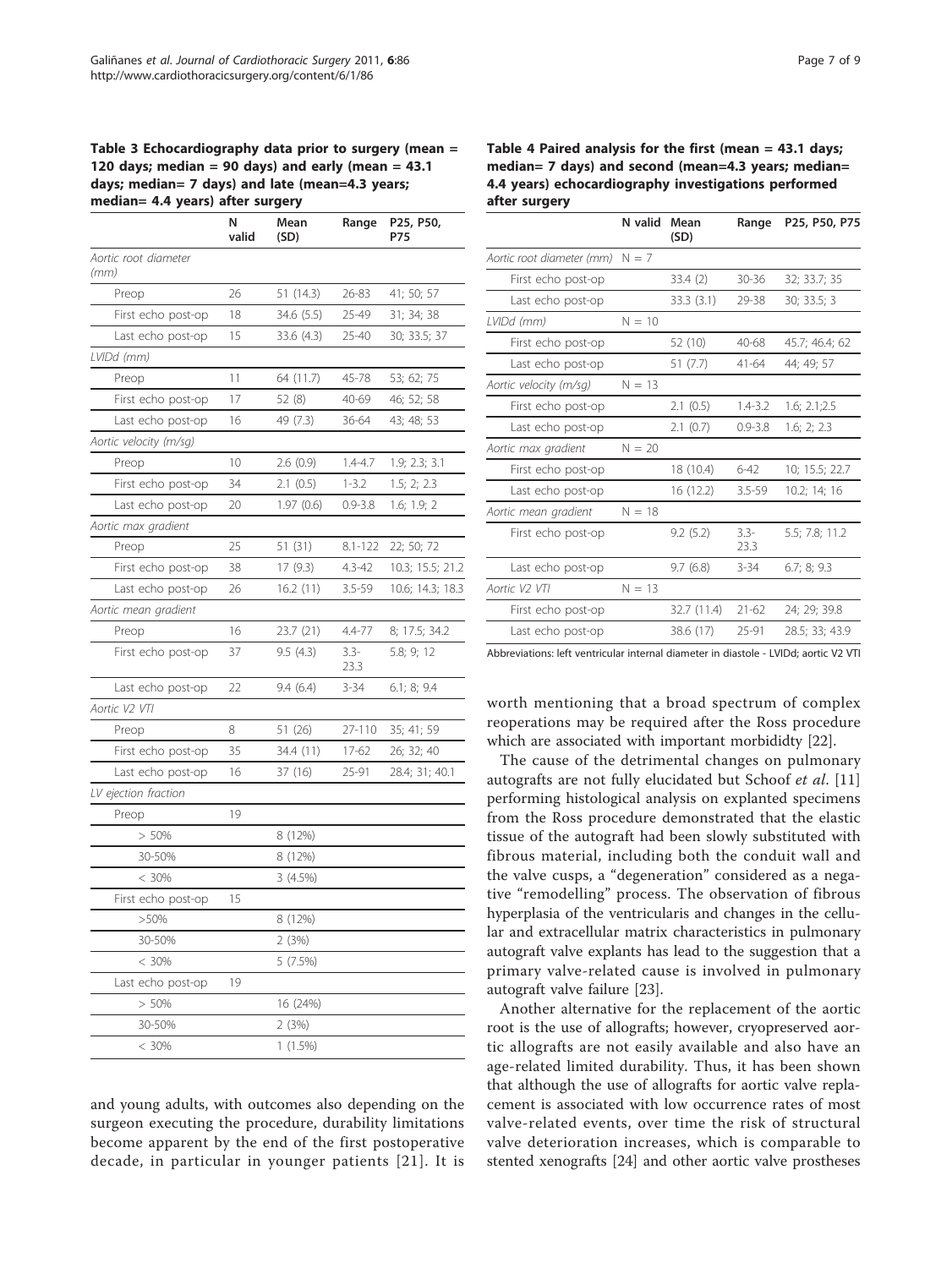<span id="page-7-0"></span>(Carpentier-Edwards pericardial and supra-annular valve, Medtronic Freestyle valve) [[25](#page-8-0)]. Furthermore, Smedira et al. reported the explantation of 46 allografts after  $5.6 \pm 3.1$  years follow-up in 744 patients whom have received cryopreserved allografts with a mean age of 49  $\pm$  12 years. In this study, structural valve deterioration was the most frequent cause (59% of the cases) of valve-related reoperation after allograft aortic valve replacement [[26\]](#page-8-0). Therefore there is a considerable lifetime risk of reoperation, especially in young patients, and, because of this, at some institutions the use of allografts only remains the preferred valve substitute for patients with active aortic root endocarditis and for patients in whom anticoagulation should be avoided.

The No-React<sup>®</sup> BioConduit, being a completely biological and readily available graft, is an excellent alternative to pulmonary autografts and allografts. The BioConduit is easily handled facilitating its technically insertion. The absence of clinical evidence for degenerative changes of the No-React® BioConduit graft seen in our study may be explained by the manufacturing process used. Thus, the recognition that glutaraldehyde and formaldehyde are prerequisites for limiting calcification and the importance of preservation of cross-linked collagen for the durability of biological tissue [[27](#page-8-0)] was fundamental to develop the method used in the No-React<sup>®</sup> BioConduit graft. In this process, heparin is used to lock the glutaraldehyde residue, so that glutaraldehyde leaching is abolished and its potential immunological reactivity is prevented [\[12](#page-8-0)], hence keeping all the advantages of glutaraldehyde but abolishing its side effects.

One important finding of our study was the rare occurrence of infection of the No-React® BioConduit graft. One case with aortic endocarditis was in septic shock at the time of surgery dying the following day; therefore the lost of this patient cannot be attributed to infection of the newly implanted graft. The only other case presenting with late endocarditis was in fact a periprosthetic abscess without affecting the graft. Clinical studies with No-React® valves, receiving an identical treatment to the No-React® BioConduit, have also shown a high resistance to infection [[14,15](#page-8-0)]. By contrast, synthetic aortic valved conduits [7], pulmonary autografts [\[28](#page-8-0)] and allografts [\[29](#page-8-0)] have an important rate of failure because of endocarditis. In the active phase of allografts with endocarditis the operative mortality and long-term prognosis are similar to those reported with conventional prostheses [\[30](#page-8-0)]. The reason for the resistance of No-React® BioConduit and valve to infection is not fully understood but the presence of endothelium with No-React<sup>®</sup> tissue on blood contacting surfaces has been suggested as a potential explanation [[31](#page-8-0)]. Our results contrast with the recently reported degeneration of the No-React® BioConduit in 7 of the 115 cases implanted with the prosthesis more than 1 year after surgery [[16\]](#page-8-0). Endocarditis was identified as the most likely cause, although extensive microbiological examinations did not reveal a causative organism [\[16](#page-8-0)]. During the follow-up study period, we did not observed this complication in none of the patients implanted with this prosthesis. However, our study is up to 10 years and we believe it would be required at least 15 to 20 years to confirm whether the No-React® BioConduit is really resistant to degeneration and infection, a question that probably should also be explored in a larger population in prospective and randomized studies comparing the No-React® BioConduit with other biological conduits.

In conclusion, the present study has demonstrated that the No-React® BioConduit does not dilate or deteriorate and resists infection after 10-year follow-up. Therefore, the No-React<sup>®</sup> BioConduit may be a good alternative to other conduits for surgery of the aortic root in all age range.

#### Author details

<sup>1</sup>Department of Cardiac Surgery, The Glenfield Hospital, Leicester, UK <sup>2</sup>Department of Cardiac Surgery, Research Institute, University Hospital Vall d'Hebron, Universitat Autònoma de Barcelona, Barcelona, Spain. <sup>3</sup>Department of Cardiology, Reparative Therapy of the Heart, Area del Cor (ACOR) and Research Institute, University Hospital Vall d'Hebron, Universitat Autònoma de Barcelona, Barcelona, Spain.

#### Authors' contributions

MG and AS performed the surgery, designed the study, analysed the results and participated in the writing of the manuscript. AM contributed to the collection of data. IF carried out the statistical analyses and also participated in the writing of the manuscript. All authors read and approved the final manuscript.

#### Competing interests

The authors declare that they have no competing interests.

Received: 22 February 2011 Accepted: 23 June 2011 Published: 23 June 2011

#### References

- Bentall H, De Bono A: [A technique for complete replacement of the](http://www.ncbi.nlm.nih.gov/pubmed/5664694?dopt=Abstract) [ascending aorta.](http://www.ncbi.nlm.nih.gov/pubmed/5664694?dopt=Abstract) Thorax 1968, 23:338-339.
- 2. Gott VL, Gillinov AM, Pyeritz RE, Cameron DE, Reitz BE, Greene PS, Stone CD, Ferris RL, Alejo DE, McKusick VA: [Aortic Root Replacement: Risk](http://www.ncbi.nlm.nih.gov/pubmed/7877316?dopt=Abstract) [Factor analysis of a seventeen-year experience with 270 patients.](http://www.ncbi.nlm.nih.gov/pubmed/7877316?dopt=Abstract) J Thorac Cardiovasc Surg 1995, 109:536-545.
- 3. Bachet J, Termignon JL, Goudot B, Dreyfus G, Piqouis A, Brodaty D, Dubois C, Delentdecker P, Guilmet D: Aortic root replacement with a composite graft. Factors influencing immediate and long-term results. Eur J Cardiothoracic Surg 1996, 10:207-213.
- Kouchoukos NT, Wareing TH, Murphy S, Perrillo JBRN: [Sixteen-year](http://www.ncbi.nlm.nih.gov/pubmed/1834031?dopt=Abstract) [experience with aortic root replacement: results of 172 operations.](http://www.ncbi.nlm.nih.gov/pubmed/1834031?dopt=Abstract) Ann Surg 1991, 214:308-318.
- 5. Luciani GB, Casali G, Santini F, Mazzuco A: [Aortic root replacement in](http://www.ncbi.nlm.nih.gov/pubmed/9930446?dopt=Abstract) [adolescents and young adults: composite graft versus homograft or](http://www.ncbi.nlm.nih.gov/pubmed/9930446?dopt=Abstract) [autograft.](http://www.ncbi.nlm.nih.gov/pubmed/9930446?dopt=Abstract) Ann Thorac Surg 1998, 66:S189-S193.
- Mahesh B, Caputo M, Angelini GD, Bryan AJ: [Treatment of an aortic fungal](http://www.ncbi.nlm.nih.gov/pubmed/12543581?dopt=Abstract) [false aneurysm by composite stentless porcine/pericardial conduit: a](http://www.ncbi.nlm.nih.gov/pubmed/12543581?dopt=Abstract) [case report.](http://www.ncbi.nlm.nih.gov/pubmed/12543581?dopt=Abstract) Cardiovasc Surg 2003, 11:93-95.
- 7. Mahesh B, Angelini G, Caputo M, Jin XY, Bryan A: [Prosthetic valve](http://www.ncbi.nlm.nih.gov/pubmed/16122521?dopt=Abstract) [endocarditis.](http://www.ncbi.nlm.nih.gov/pubmed/16122521?dopt=Abstract) Ann Thorac Surg 2005, 80:1151-1158.